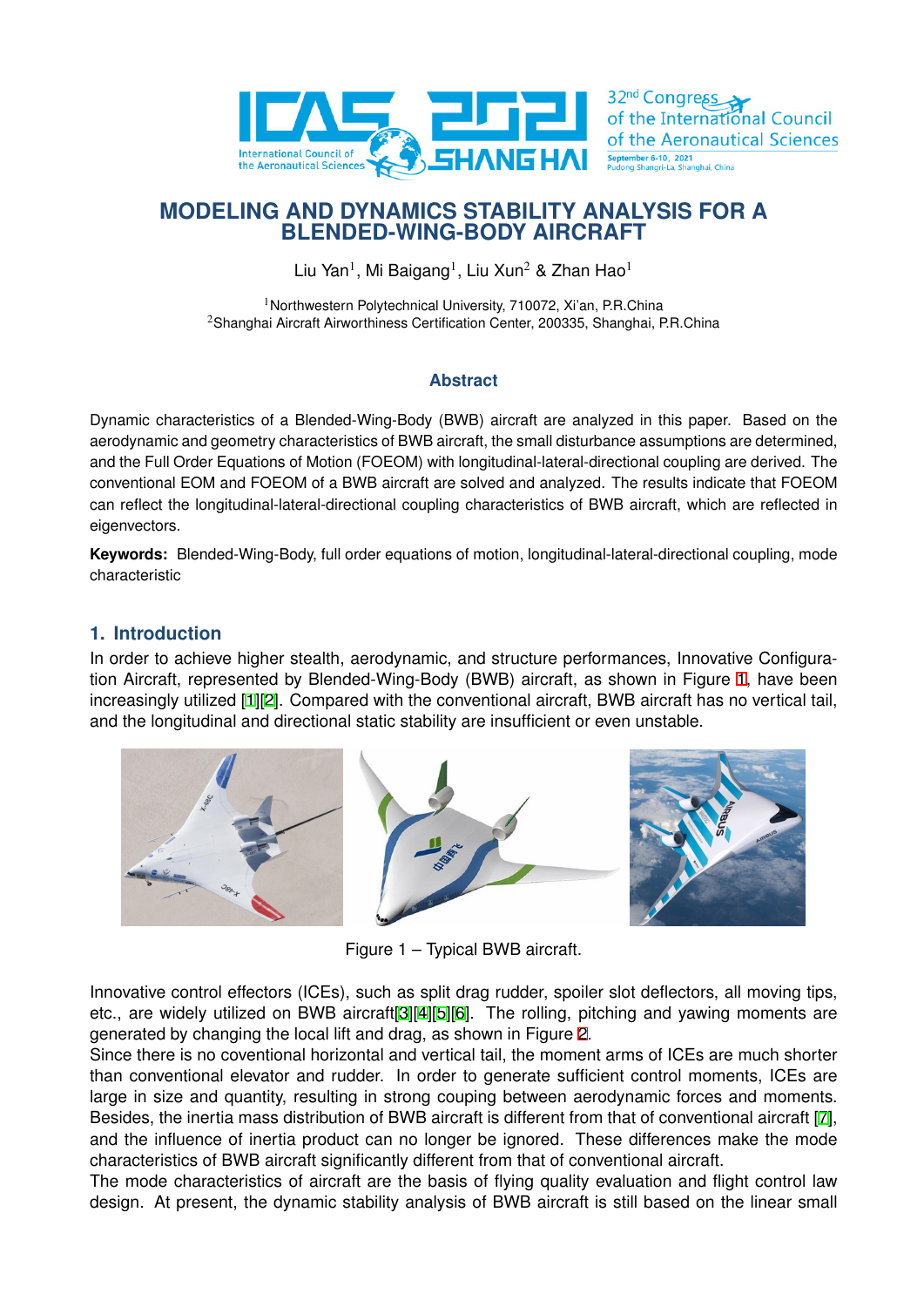<span id="page-1-0"></span>

Figure 2 – Mechanism of innovative control effectors (ICEs).

disturbance EOM with longitudinal and lateral/directional decoupled [8][9][10], which can not fully reflect the dynamic characteristics of BWB aircraft.

In order to solve this problem, based on the aerodynamic and geometry characteristics of BWB aircraft, this paper analyzes the small disturbance assumptions, derives the FOEOM with longitudinallateral-directional coupling, and analyzes the dynamic characteristics o[f](#page-6-5) [BW](#page-6-6)[B a](#page-6-7)ircraft.

### **2. Equation of Motion**

Assuming that the aircraft is a rigid body with 6 DOF, and neglecting the Earth Curvature and Rotation, the EOM are as follows[11]:

$$
\begin{cases}\nF_x = m(\dot{u} + qw - rv) \\
F_y = m(\dot{v} + ru - pw) \\
F_z = m(\dot{w} + pv - qu)\n\end{cases}
$$
\n(1)

$$
\begin{bmatrix}\nI_{xx} & -I_{xy} & -I_{xz} \\
-I_{yx} & I_{yy} & -I_{yz} \\
-I_{xz} & -I_{zy} & I_{zz}\n\end{bmatrix}\n\begin{bmatrix}\n\dot{p} \\
\dot{q} \\
\dot{r}\n\end{bmatrix} =\n\begin{bmatrix}\n(I_z - I_y)qr + (I_{xz}q - I_{xy}r)p + I_{yz}(q^2 - r^2) + L \\
(I_z - I_x)pr + (I_{xy}r - I_{yz}p)q + I_{xz}(r^2 - p^2) + M \\
(I_x - I_y)pq + (I_{yz}q - I_{xz}q)r + I_{xy}(p^2 - q^2) + N\n\end{bmatrix}
$$
\n(2)

$$
\begin{cases}\n\dot{\phi} = p + \tan\theta(q\sin\phi + r\cos\phi) \\
\dot{\theta} = q\cos\phi - r\sin\phi \\
\dot{\psi} = \sec\theta(q\sin\phi + r\cos\phi)\n\end{cases}
$$
\n(3)

Since  $\psi$  has no effect on other parameters, the correlation equation can be removed, and the EOM is of order 8.

## 2.1 EOM for conventional aircraft

It can be considered that the conventional aircraft satisfy the following assumptions[11][12]:

- 1. All the motion parameters consist of small deviations from a reference condition of steady flight;
- 2. The instantaneous aerodynamic forces and moments depend on the instanta[neo](#page-6-8)[us m](#page-6-9)otion parameters;
- 3. The aerodynamic forces and moments vary linearly with the motion parameters and control surface deflections;
- 4. The longitudinal aerodynamic forces and moments, including *Fx*, *F<sup>z</sup>* and *M* are only affected by the longitudinal variable, including the forward velocity  $u$ , angle of attack  $\alpha$  and pitch rate  $q$ ;
- 5. The lateral aerodynamic forces and moments, including *F<sup>z</sup>* , *L* and *N* are only affected by the lateral-directional variables, inlcuding the sideslip β, roll rate *p* and yaw rate *r*.

Based on these assumptions, 2 sets of 4 *th* order EOM can be obtained:

$$
\dot{x} = Ax + Bu \tag{4}
$$

For longitudinal,  $x_{long} = [\Delta u \quad \alpha \quad q \quad \Delta \theta]^T$ ; for lateral-directional,  $x_{lat} = [\beta \quad p \quad r \quad \phi]^T$ .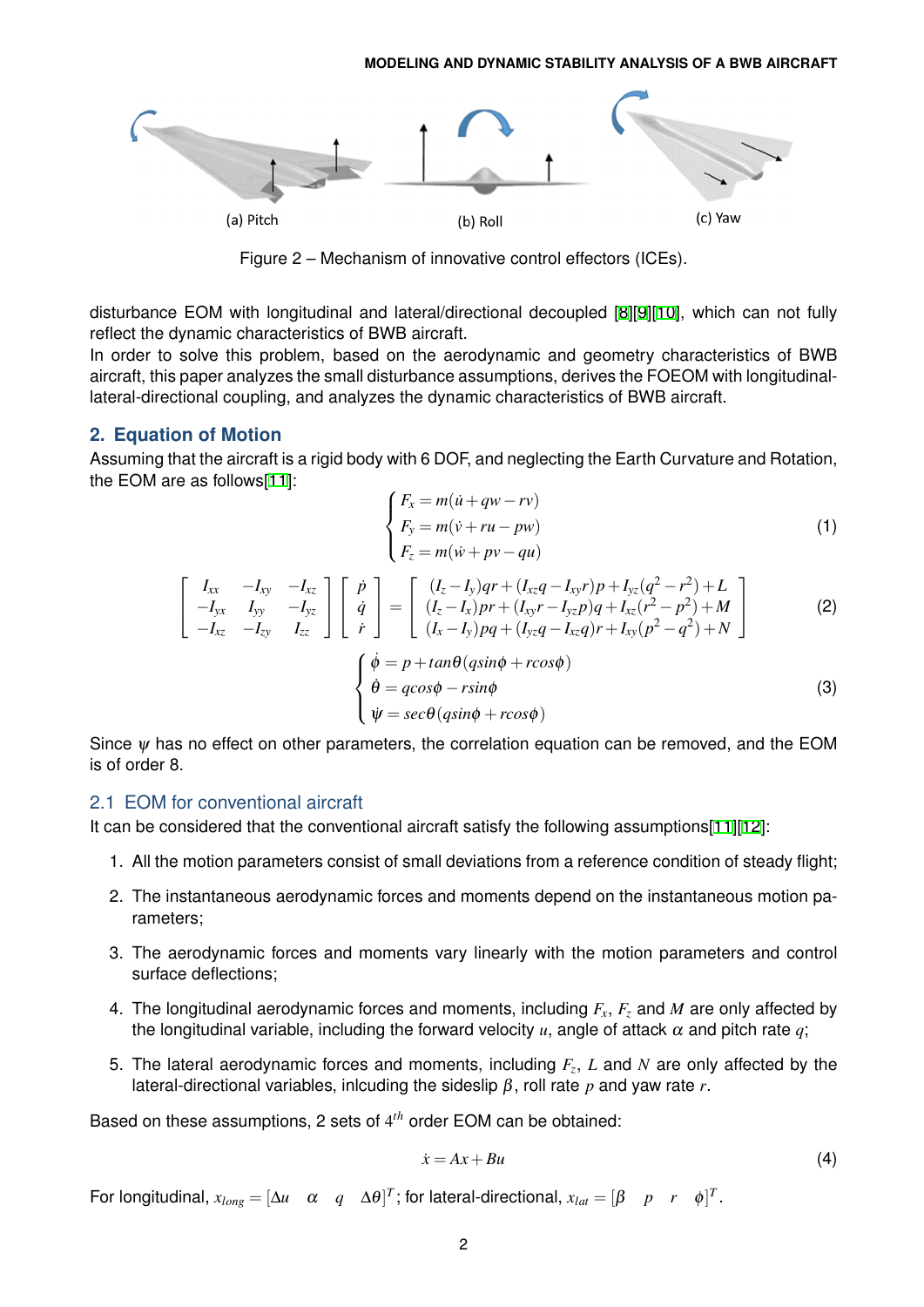#### 2.2 Small Disturbance Assumption for BWB aircraft

For BWB aircraft, Assumption 1, 2 and 3 are still satisfied. However, the influence of lateral motion on longitudinal forces and moments is significantly greater than that of conventional aircraft:

- *•* ICEs generates moments mainly by changing the local lift and drag. Because of the short arm, these control surfaces are large in size and quantity, which affect longitudinal forces and moments significantly.
- For conventional aircraft, it is usually  $I_z > I_v > I_x$ , while for BWB aircraft, it is usually  $I_x > I_z > I_v$ .
- *•* The inertia product can no longer be ignored, which will make the longitudinal variables affect the lateral/directional force and moments.

Therefore, for BWB aircraft, Assumption 4 and 5 are no longer satisfied.

### *2.2.1 Moment Equations*

Moment equations under small disturbace theory ( $p = \Delta p$ ,  $q = \Delta q$ ,  $r = \Delta r$ ) are[13]:

$$
\begin{bmatrix}\nI_{xx} & -I_{xy} & -I_{xz} \\
-I_{yx} & I_{yy} & -I_{yz} \\
-I_{zx} & -I_{zy} & I_{zz}\n\end{bmatrix}\n\begin{bmatrix}\n\dot{p} \\
\dot{q} \\
\dot{r}\n\end{bmatrix} =\n\begin{bmatrix}\n(I_z - I_y)\Delta q\Delta r + (I_{xz}\Delta q - I_{xy}\Delta r)\Delta p + I_{yz}(\Delta q^2 - \Delta r^2) + \Delta L \\
(I_z - I_x)\Delta p\Delta r + (I_{xy}\Delta r - I_{yz}\Delta p)\Delta q + I_{xz}(\Delta r^2 - \Delta p^2) + \Delta M \\
(I_x - I_y)\Delta p\Delta q + (I_{yz}\Delta q - I_{xz}\Delta q)\Delta r + I_{xy}(\Delta p^2 - \Delta q^2) + \Delta N\n\end{bmatrix}
$$
\n(5)

For BWB aircraft,  $I_z > I_x > I_y$ ,  $|I_y - I_z|$  and  $|I_x - I_y|$  are large, while  $|I_z - I_x|$  are small. For high maneuverability aircraft, ∆*p,*∆*q* and ∆*r* can not be regarded as a small quantity. Therefore, (*I<sup>y</sup> −Iz*)∆*q*∆*r* and  $(I_x - I_y)\Delta q\Delta r$  can not be ignored. The moment equations can be simplified as:

$$
\begin{bmatrix}\nI_{xx} & -I_{xy} & -I_{xz} \\
-I_{yx} & I_{yy} & -I_{yz} \\
-I_{zx} & -I_{zy} & I_{zz}\n\end{bmatrix}\n\begin{bmatrix}\n\dot{p} \\
\dot{q} \\
\dot{r}\n\end{bmatrix} =\n\begin{bmatrix}\n(I_z - I_y)qr + L \\
M \\
(I_x - I_y)pq + N\n\end{bmatrix}
$$
\n(6)

For low maneuverability aircraft, since  $\Delta p$ ,  $\Delta q$  and  $\Delta r$  are small,  $(I_v - I_z) \Delta q \Delta r$  and  $(I_x - I_v) \Delta p \Delta q$  can be ignored like conventional aircraft.

#### *2.2.2 Angular Velocity Equations*

Neglecting the high order terms, the angular velocity equations under small-disturbance condition  $(\theta = \theta_0 + \Delta\theta, \phi = \Delta\phi)$  can be simplified as:

<span id="page-2-0"></span>
$$
\begin{cases}\n\dot{\phi} = p + \tan \theta_0 r \\
\Delta \dot{\theta} = q\n\end{cases}
$$
\n(7)

#### *2.2.3 Force Equations*

Neglecting high order terms, and converting  $V, W$  into  $\alpha, \beta$ , the velocity equation under small disturbance condition ( $u = u_0 + \Delta u$ ,  $v = \Delta v$ ,  $w = \Delta w$ ) can be simplified as:

$$
\begin{cases}\n\Delta \dot{u} = -g(\sin \theta_0 + \Delta \theta \cos \theta_0) + \Delta X/m \\
\dot{\beta} = -r + g \cos \theta_0 \cdot \phi / u_0 + \Delta Y / m u_0 \\
\dot{\alpha} = q + g(\cos \theta_0 - \Delta \theta \sin \theta_0) + \Delta Z / m u_0\n\end{cases}
$$
\n(8)

### 2.3 Full Order EOM

From Eqs.(6), (7) and (8), and expressing the aerodynamic forces and moments in the form of Taylor series, the FOEOM can be obtained:

<span id="page-2-1"></span>
$$
Ex = Fx + Gu \tag{9}
$$

where,  $x = [\Delta u \quad \alpha \quad q \quad \Delta \theta \quad \beta \quad p \quad r \quad \phi]^T$  $x = [\Delta u \quad \alpha \quad q \quad \Delta \theta \quad \beta \quad p \quad r \quad \phi]^T$  $x = [\Delta u \quad \alpha \quad q \quad \Delta \theta \quad \beta \quad p \quad r \quad \phi]^T$ ,  $u = [\delta_1 \ \cdots \ \delta_n]^T$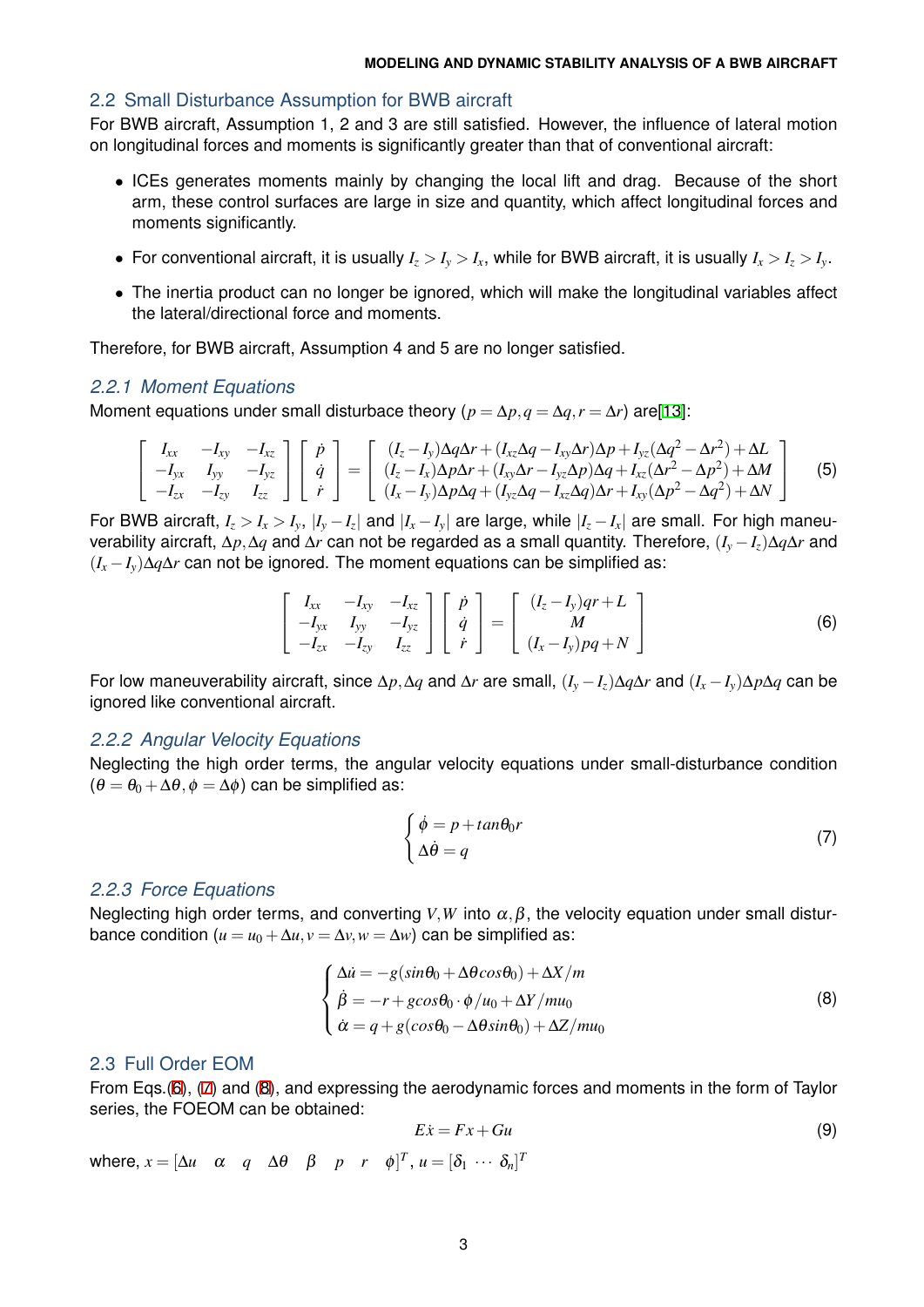| $E =$ |                  | $\theta$                   | 0           | $\theta$                           | $\Omega$       | 0                | $\Omega$       | 0                               |                                 |                             | $X_{\delta_1}/mu_0 \cdots$                        | $X_{\delta_n}/mu_0$                    |                  |
|-------|------------------|----------------------------|-------------|------------------------------------|----------------|------------------|----------------|---------------------------------|---------------------------------|-----------------------------|---------------------------------------------------|----------------------------------------|------------------|
|       | 0                | 1                          |             | $\overline{0}$                     | $\Omega$       | $\Omega$         | $\Omega$       | $\Omega$                        |                                 | $Z_{\delta_1}/mu_0$         | $\bullet$ $\bullet$ $\bullet$ $\bullet$ $\bullet$ | $Z_{\delta_n}/mu_0$                    |                  |
|       | 0                | $\overline{0}$             | $I_{\rm v}$ | $\boldsymbol{0}$<br>1              | $\overline{0}$ | $-I_{xy}$        | $-I_{yz}$      | $\theta$                        |                                 | $M_{\delta_1}$              | $\cdots$                                          | $M_{\delta_n}$                         |                  |
|       | 0                | $\Omega$                   | $\Omega$    |                                    | $\Omega$       | $\boldsymbol{0}$ | $\theta$       | 0                               | $G =$                           | $\Omega$                    | .                                                 | 0                                      |                  |
|       | $\Omega$         | $\Omega$                   |             | $\boldsymbol{0}$<br>$\overline{0}$ | $\mathbf{1}$   | $\boldsymbol{0}$ | $\overline{0}$ | $\Omega$                        |                                 | $Y_{\delta_1}/mu_0$         | $\cdots$                                          | $Y_{\delta_n}/mu_0$                    |                  |
|       | 0                | $\theta$                   | $-I_{xy}$   | $\overline{0}$                     | $\mathbf{0}$   | $I_x$            | $-I_{xz}$      | $\theta$                        |                                 | $L_{\delta_1}$              | $\cdots$                                          | $L_{\delta_n}$                         |                  |
|       | 0                | $\theta$                   |             | $\mathbf{0}$<br>$I_{\nu z}$        | $\overline{0}$ | $-I_{xz}$        | $-I_z$         | $\theta$                        |                                 | $N_{\delta_1}$              | .                                                 | $N_{\delta_n}$                         |                  |
|       | $\boldsymbol{0}$ | $\Omega$                   | $\Omega$    | $\overline{0}$                     | $\overline{0}$ | $\Omega$         | $\Omega$       |                                 |                                 | $\Omega$                    | .                                                 | $\Omega$                               |                  |
| $F =$ |                  | $X_u/mu_0$                 |             | $X_{\alpha}/mu_0$                  |                |                  |                | $X_q/mu_0$ $-gcos\theta_0/mu_0$ |                                 | $X_{\beta}/mu_0$ $X_p/mu_0$ |                                                   | $X_r/mu_0$                             | $\theta$         |
|       |                  | $Z_u/mu_0$ $Z_\alpha/mu_0$ |             |                                    |                |                  |                |                                 | $Z_q/mu_0 - g\sin\theta_0/mu_0$ |                             |                                                   | $Z_{\beta}/mu_0$ $Z_p/mu_0$ $Z_r/mu_0$ | 0                |
|       |                  | $M_u$                      |             | $M_{\alpha}$                       |                | $M_a$            |                |                                 | $\theta$                        | $M_{\beta}$                 | $\boldsymbol{M_p}$                                | $M_r$                                  | 0                |
|       |                  | $\theta$                   |             | $\theta$                           |                |                  |                |                                 |                                 | $\Omega$                    | $\theta$                                          | $\theta$                               | $\Omega$         |
|       |                  |                            |             | $\Omega$                           |                |                  |                | $\theta$                        |                                 | $Y_{\beta}/mu_0$            | $Y_p/mu_0$                                        | $Y_r/mu_0$                             | $\boldsymbol{0}$ |
|       |                  |                            |             |                                    |                |                  |                |                                 |                                 | $L_{\beta}$                 | $L_p$                                             | $L_r$                                  | 0                |
|       |                  |                            |             |                                    |                |                  |                |                                 |                                 |                             |                                                   |                                        |                  |
|       |                  |                            |             |                                    |                |                  |                |                                 |                                 | $N_{\beta}$                 | $N_p$                                             | $N_r$                                  | $\overline{0}$   |

### **3. Mode Chacteristic Analysis**

For dynamic stability analysis,  $x_0 \neq 0, u = 0$ , the EOM has a general solution:

$$
\dot{x} = x_0 e^{\lambda t} \tag{10}
$$

Where,  $\lambda$  is the eigenvalue, and  $x_0$  is the eigenvector [12]. The eigenvalue can be a real root, corresponding to a real vector; it can also be a pair of conjugate complex roots corresponding to a pair of conjugate eigenvectors.

### 3.1 Modes for Conventinal EOM

For conventional aircraft, based on the 6DOF EOM, small disturbance theory and longitudinal lateral/directional decoupling, the EOM can be described by 2 sets of 4 *th* order state space equation:

$$
\dot{x}_{long} = A_{long}x_{long} + B_{long}u_{long} \tag{11}
$$

$$
\dot{x}_{lat} = A_{lat}x_{lat} + B_{lat}u_{lat} \tag{12}
$$

The dynamic stability can be characterized by eigenvalues of matrices *Along* and *Alat*. For conventional aircraft, the solutions of longitudinal EOM are usually 2 pairs of conjugate complex roots, corresponding to 2 pairs of 4 *th* order conjugate eigenvectors; while the solutions of lateral/directional EOM are 2 real roots and 1 pair of conjugate complex roots, corresponding to 2 4<sup>th</sup> order real eigenvectors and 1 pair of 4 *th* order conjugate eigenvectors. Therefore, a conventional aircraft usually has 5 modes, which are the Short-Period, Phugoid, Roll, Dutch-Roll and Spiral modes:

$$
V_{long} = \underbrace{\begin{bmatrix} x \\ x \\ x \\ x \end{bmatrix} \begin{bmatrix} x \\ x \\ x \\ x \end{bmatrix}}_{\text{Short-Period}} , \underbrace{\begin{bmatrix} x \\ x \\ x \\ x \end{bmatrix} \begin{bmatrix} x \\ x \\ x \\ x \end{bmatrix}}_{\text{Phugoid}} \times \underbrace{\begin{bmatrix} x \\ x \\ x \\ x \end{bmatrix}}_{\text{Rult}} \tag{13}
$$
\n
$$
V_{lat} = \underbrace{\begin{bmatrix} x \\ x \\ x \\ x \end{bmatrix}}_{\text{Roll}} , \underbrace{\begin{bmatrix} x \\ x \\ x \\ x \end{bmatrix}}_{\text{Spiral}} , \underbrace{\begin{bmatrix} x \\ x \\ x \\ x \end{bmatrix} \begin{bmatrix} x \\ x \\ x \\ x \end{bmatrix}}_{\text{Dutch-Roll}} \tag{14}
$$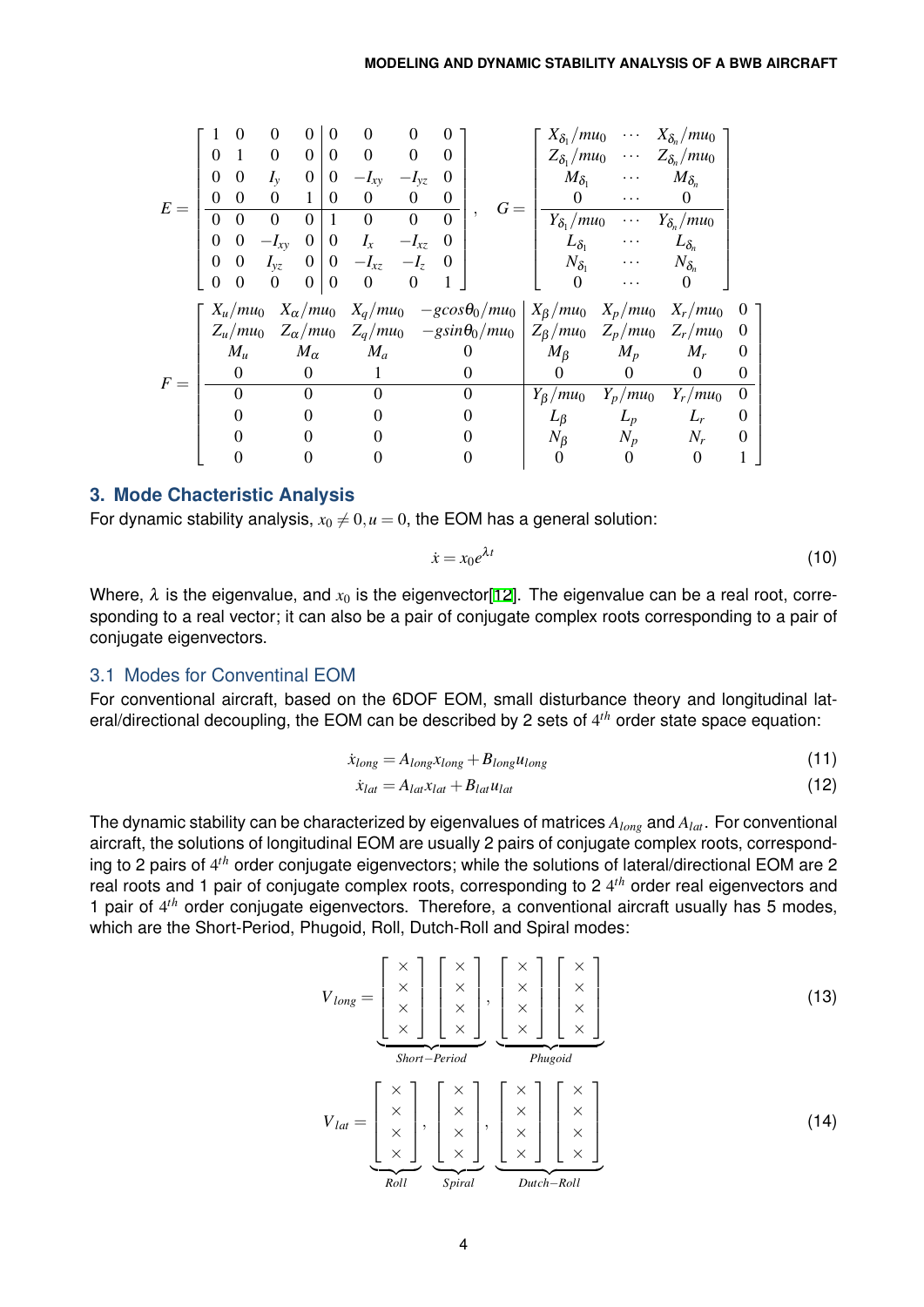## 3.2 Modes for Full Order EOM

The full order equation with longitudinal/lateral/directional coupling is of order 8, which has 8 eigenvalues, corresponding to eight 8 *th* order eigenvectors.

$$
V_{full} = \begin{bmatrix} \times \\ \times \\ \times \\ \times \\ \times \\ \times \\ \times \\ \times \\ \times \\ \times \end{bmatrix}, \begin{bmatrix} \times \\ \times \\ \times \\ \times \\ \times \\ \times \\ \times \\ \times \\ \times \\ \times \end{bmatrix}, \begin{bmatrix} \times \\ \times \\ \times \\ \times \\ \times \\ \times \\ \times \\ \times \\ \times \\ \times \end{bmatrix}, \begin{bmatrix} \times \\ \times \\ \times \\ \times \\ \times \\ \times \\ \times \\ \times \\ \times \\ \times \end{bmatrix}, \begin{bmatrix} \times \\ \times \\ \times \\ \times \\ \times \\ \times \\ \times \\ \times \\ \times \\ \times \end{bmatrix}, \begin{bmatrix} \times \\ \times \\ \times \\ \times \\ \times \\ \times \\ \times \\ \times \\ \times \\ \times \end{bmatrix}, \begin{bmatrix} \times \\ \times \\ \times \\ \times \\ \times \\ \times \\ \times \\ \times \\ \times \end{bmatrix}, \begin{bmatrix} \times \\ \times \\ \times \\ \times \\ \times \\ \times \\ \times \\ \times \\ \times \end{bmatrix}, \begin{bmatrix} \times \\ \times \\ \times \\ \times \\ \times \\ \times \\ \times \\ \times \end{bmatrix}, \begin{bmatrix} \times \\ \times \\ \times \\ \times \\ \times \\ \times \\ \times \\ \times \end{bmatrix}, \begin{bmatrix} \times \\ \times \\ \times \\ \times \\ \times \\ \times \\ \times \end{bmatrix}, \begin{bmatrix} \times \\ \times \\ \times \\ \times \\ \times \\ \times \\ \times \end{bmatrix}
$$
\n(15)

The number of eigenvalues, i.e., the number of modes, depends on the aerodynamic configuration of the aircraft.

## 3.3 Typical Example

In this paper, the mode characteristics of a statically stable BWB aircraft with V-tail are solved by using conventional EOM and FOEOM respectively. The eigenvalues and eigenvectors based on the conventional EOM are as follows:

$$
\lambda_{long} = \begin{bmatrix} -1.3428 \pm 0.0382i, & -0.0026 \pm 0.0155i \end{bmatrix}^T
$$

$$
V_{long} = \begin{bmatrix} 0.0028 \pm 0.0007i \\ -0.9161 \\ 0.3197 \mp 0.0349i \\ -0.2386 \pm 0.0192i \end{bmatrix}, \begin{bmatrix} -0.9348 \\ 0.0745 \mp 0.0016i \\ -0.0054 \pm 0.0002i \\ 0.0673 \pm 0.3405i \end{bmatrix}
$$

$$
\lambda_{lat} = \begin{bmatrix} -1.5652, & -0.0304 \pm 0.8668i, & 0.0026 \end{bmatrix}^T
$$

$$
V_{lat} = \begin{bmatrix} -0.0354 \\ -0.8417 \\ -0.0316 \\ 0.5378 \end{bmatrix}, \begin{bmatrix} -0.6586 \\ -0.3120 \pm 0.1144i \\ 0.0067 \mp 0.5559i \\ 0.1444 \pm 0.3548i \end{bmatrix}, \begin{bmatrix} 0.0041 \\ 0.00423 \\ 0.9991 \end{bmatrix}
$$

The eigenvalues based on FOEOM:

$$
\lambda_{full} = [-1.3428 \pm 0.0382i \quad -0.0026 \pm 0.0155i \quad -1.5652 \quad -0.0313 \pm 0.8669i \quad 0.0044]^{T}
$$

It can be seen that the eigenvalues  $\lambda_{long}$  and  $\lambda_{lat}$  obtained by solving FOEOM are almost the same as the eigenvalues  $\lambda_{full}$  obtained by conventional EOM. The eigenvectors based on FOEOM:

$$
V_{full} = \begin{bmatrix} 0.0028 \mp 0.0007i \\ 0.9161 \\ -0.3197 \pm 0.0349i \\ 0.2386 \mp 0.0192i \\ 5.7 \cdot 10^{-5} \pm 2 \cdot 10^{-6}i \\ -4.2 \cdot 10^{-5} \pm 10^{-5}i \\ -4.2 \cdot 10^{-5} \pm 10^{-5}i \end{bmatrix}, \begin{bmatrix} -0.9348 \\ 0.0745 \mp 0.0016i \\ -0.0054 \pm 0.0002i \\ 0.0673 \pm 0.3405i \\ -4.5 \cdot 10^{-8} \pm 1.8 \cdot 10^{-8}i \\ -2 \cdot 10^{-10} \pm 9 \cdot 10^{-9}i \\ -2.2 \cdot 10^{-8} \pm 2 \cdot 10^{-9}i \\ -5.4 \cdot 10^{-7} \pm 1.6 \cdot 10^{-7}i \end{bmatrix}, \begin{bmatrix} -5 \cdot 10^{-8} \\ -0.0001 \\ -0.0354 \\ -0.0315 \\ -0.0315 \\ 0.5384 \\ 0.0315 \\ 0.5384 \end{bmatrix}, \\ \begin{bmatrix} 6.4 \cdot 10^{-6} \mp 4.7 \cdot 10^{-6}i \\ -5.4 \cdot 10^{-7} \pm 1.6 \cdot 10^{-7}i \\ -5.4 \cdot 10^{-7} \pm 1.6 \cdot 10^{-7}i \end{bmatrix} \begin{bmatrix} 9.6 \cdot 10^{-6} \\ 8.2 \cdot 10^{-7}i \\ 0.5384 \\ 10^{-8} \\ 0.0042 \\ 0.0042 \\ -0.3132 \pm 0.1149i \\ 0.0004 \pm 0.5577i \\ 0.00423 \\ 0.1166 \pm 0.3558i \end{bmatrix}, \begin{bmatrix} 9.6 \cdot 10^{-6} \\ 8.2 \cdot 10^{-7}i \\ 0.0423 \\ 0.0423 \\ 0.0423 \\ 0.9991 \end{bmatrix}
$$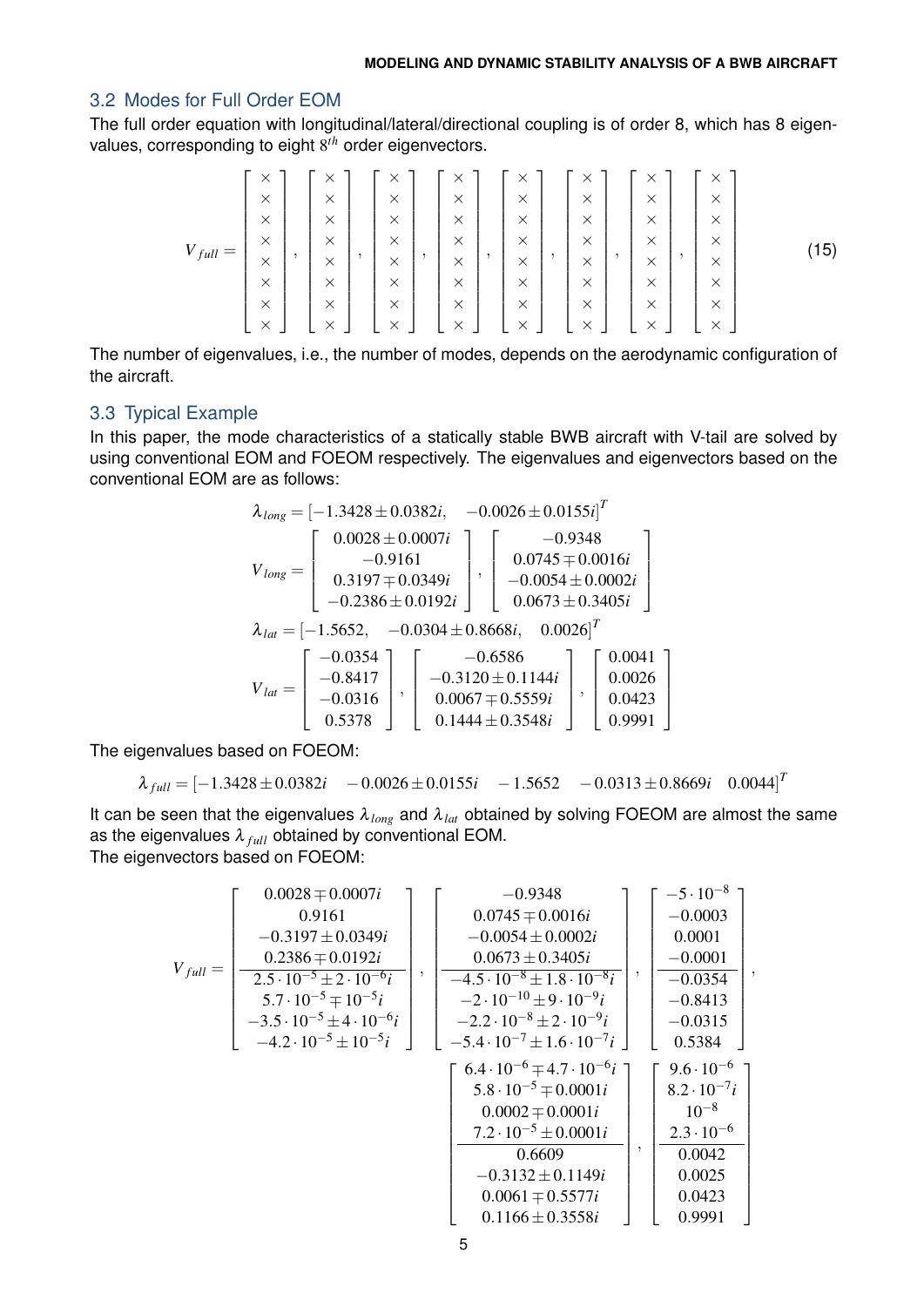#### **MODELING AND DYNAMIC STABILITY ANALYSIS OF A BWB AIRCRAFT**

It can be seen that, the first 2 pairs of conjugate eigenvectors of  $\lambda_{full}$  correspond to the first 2 pairs of conjugate eigenvalues of  $V_{full}$ , and the elements of the first 4 rows are almost the same as  $V_{long}$ . Elements of the last 4 rows reflect the influence of longitudinal disturbance on lateral/directional parameters, which is about 3-5 orders of magnitude smaller than the elements of the first 4 rows. The last 4 eigenvectors correspond to the last 4 eigenvalues of  $\lambda_{full}$ , and elements of the last 4 rows are almost the same as *Vlat*. Elements of the first 4 rows reflect the influence of lateral/directional disturbance on longitudinal parameters, which is about 3-5 orders of magnitude smaller than elements of the last 4 rows.



Figure 3 – Response of unit step elevator input.

Figure 3 shows the time response of positive and negative unit step elevator deflection. It can be seen that under the elevator step input, the responses of AOA  $\alpha$  and pitch rate  $q$  are typical secondorder system response. The peak time  $T_p$  and overshoot  $O_s$  of response correspond to the first pair of eigenvalues of  $\lambda_{full}$ .

The response characteristics of BWB aircraft are different from those of conventional aircraft. In the case of only longitudinal control, the response of β, *p* and *r* are not 0, but have a small response of 3 orders of magnitude lower than that of  $\alpha$  and  $q$ .

# **4. Conclusion**

For BWB aircraft, due to the short control surface arm, strong coupling between aerodynamic forces and moments, unconventional distribution of moment of inertia, and non-negligible inertia product, longitudinal and lateral/directional motion can no longer be decoupled.

By comparing the eigenvalues and eigenvectors of the conventional EOM and FOEOM, it can be seen that the eigenvalues of these two EOM are indistinguishable, and the differences is mainly reflected in the eigenvectors:

*•* For conventional EOM, the eigenvectors of longitudinal and lateral/directional motion are both 4 groups, all of which are of order 4, and have no influence on each other.